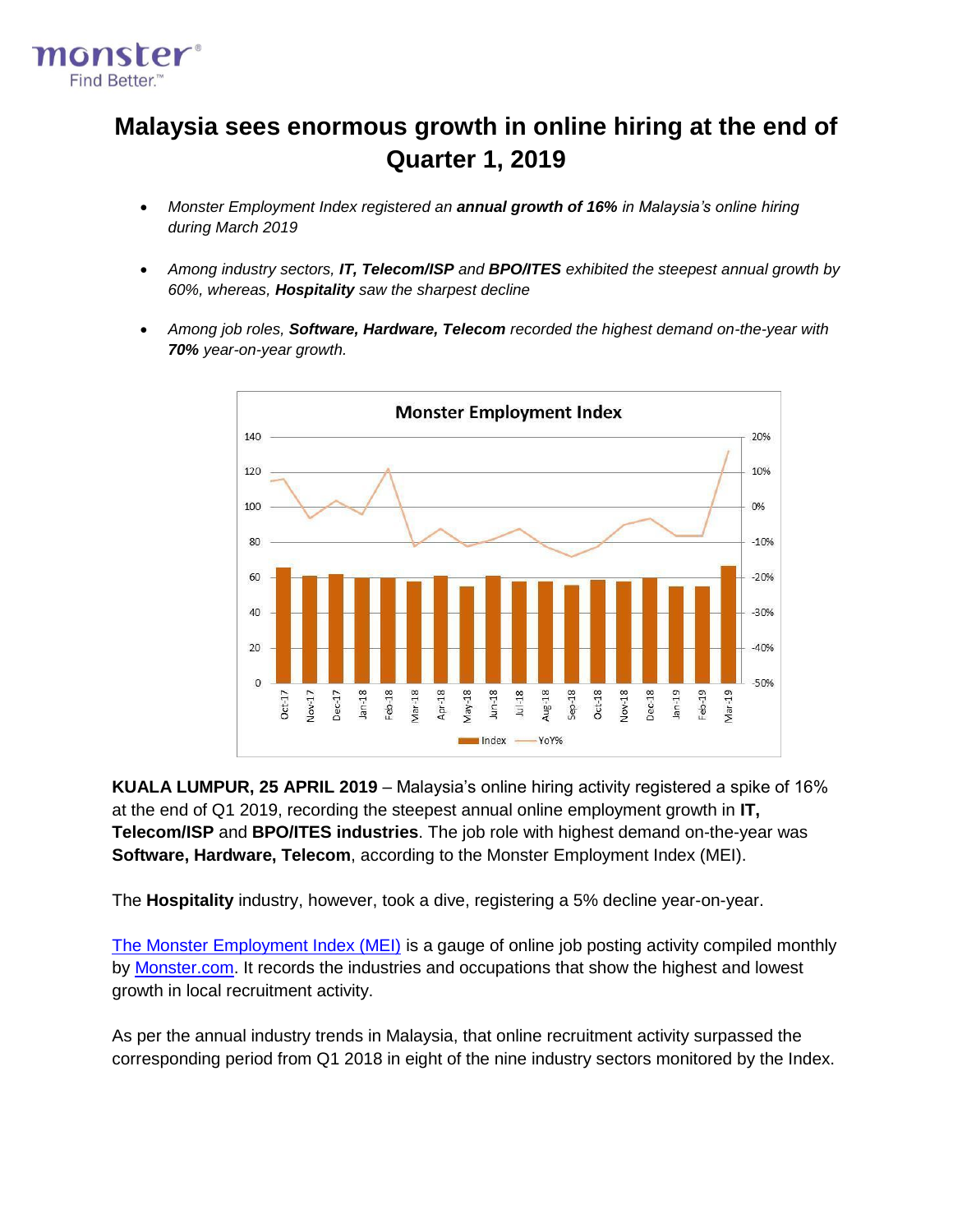**IT, Telecom/ISP and BPO/ITES** recorded the most notable annual growth among sectors in March by 60%. The sector witnessed a considerable leap in demand as compared to the corresponding period from 2018, which witnessed a decline in demand, indicating that there is now more movement within the job market. In the short-term, IT, Telecom/ISP and BPO/ITES fared well, too, with an 11% month-on-month growth, a 14% three-month growth and a 26% sixmonth growth.

Notably, the **Retail** sector witnessed significant growth for the very first time since September 2015, with year-on-year growth of **45%**. This increase lead it to be ranked amongst the top hiring industries this month. Between September 2018 and March 2019, the sector registered a six-month growth of 49%, the steepest among others.

Online recruitment activity in **Advertising, Market Research, Public Relations, Media and Entertainment** recovered year-on-year growth of 14%, following a downtrend trend that had been ongoing since April 2016. Compared to the 9% decline last month, there has been significant growth in this sector.

Another sector that has seen an uptrend is **Production/Manufacturing, Automotive and Ancillary** with a 9% increase. This job-role category exhibited improved on-the-year growth momentum of eight percentage points between February and March 2019. The sector also witnessed improved growth rates within other parameters: a month-on-month growth of 4%, a three-month growth of 4%, and a six-month growth of 8%.

E-recruitment activity in **Oil and Gas** witnessed eased pace growth of 5%; down from 11 percent in February 2019. Nonetheless, the sector recorded uptrend on three-month (up 1%) and sixmonth (up 14 %) basis.

Also, eight of the nine job roles among the occupation groups monitored by the Index recorded an uptrend in annual online demand. The demand for **software, hardware, telecom professionals** witnessed the **steepest year-on-year growth at 70%**, and 49% on a six-month basis as well.

"Though the Malaysian economy had a slow start earlier on in the first quarter of 2019, the economic growth forecast is now at 4.9% YoY for 2019, and it seems that the economy will continue to expand at a steady and promising pace. Because of this, the hiring mood has picked up and has shown a significant increase at the end of the first quarter. The Malaysian economy is well on its way to making its' economic growth target for 2019," said **Abhijeet Mukherjee, CEO of Monster.com – APAC and Middle East.**

"I foresee that this positive annual growth in online hiring will continue to increase in the months to come. Large organisations and SMEs will have a growing need for skilled software, hardware and telco professionals, especially since digital disruption is a key factor in successful business innovation. More and more organisations need to face challenges due to innovation by hiring the right professionals to keep up with trends in digitalisation."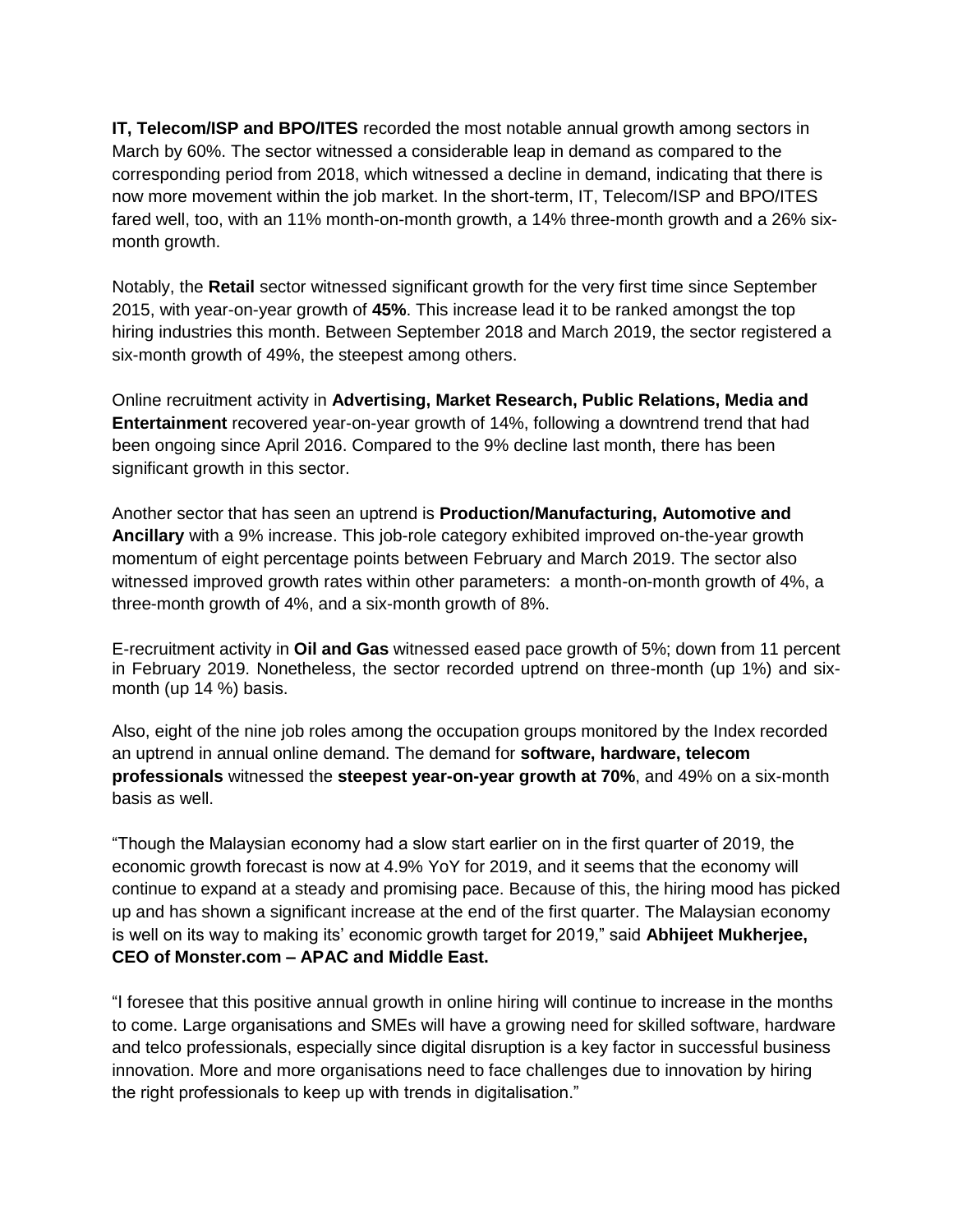Th[e](http://www.monster.com.my/employment-index/) **[Monster Employment Index](http://www.monster.com.my/employment-index/)** Malaysia is a monthly gauge of online job posting activity, based on a real-time review of millions of employer job opportunities culled from a large representative selection of career websites and online job listings across Malaysia. The Index does not reflect the trend of any one advertiser or source, but is an aggregate measure of the change in job listings across the industry.

## **Monster Employment Index Malaysia results for the past 18 months are as follows:**

| Oct | Nov<br>$\rightarrow$ | Dec | Jan<br>18 | Feb<br>18 | Mar<br>18 | Apr<br>18 | May<br>18 | Jun<br>18 | Jul<br>18 | Aug<br>18 | Sep<br>18 | Oct<br>18 | Nov<br>18 | Dec<br>18 | Jan<br>19 | Feb<br>19 | <b>Mar</b><br>19 | $Y - 0$ |
|-----|----------------------|-----|-----------|-----------|-----------|-----------|-----------|-----------|-----------|-----------|-----------|-----------|-----------|-----------|-----------|-----------|------------------|---------|
| 66  | 61                   | 62  | 60        | 60        | 58        | 61        | 55        | 61        | 58        | 58        | 56        | 59        | 58        | 60        | 55        | 55        | 67               | 16%     |

| Year-over-year Growth                                              | Mar<br>18 | Mar<br>19 | % Growth<br>Y-o-Y | <b>Year-over-year Growth</b>                          | Mar<br>18 | <b>Mar</b><br>19 | % Grov<br>Y-o-` |
|--------------------------------------------------------------------|-----------|-----------|-------------------|-------------------------------------------------------|-----------|------------------|-----------------|
| IT, Telecom/ISP and BPO/ITES                                       | 84        | 134       | 60%               | Production/Manufacturing,<br>Automotive and Ancillary | 87        | 95               | 9%              |
| Retail                                                             | 38        | 55        | 45%               | Engineering, Construction and<br><b>Real Estate</b>   | 63        | 68               | 8%              |
| Logistic, Courier/ Freight/<br>Transportation, Shipping/<br>Marine | 67        | 80        | 19%               | Oil and Gas                                           | 94        | 99               | 5%              |
| <b>BFSI</b>                                                        | 66        | 76        | 15%               | Hospitality                                           | 64        | 61               | $-5%$           |

| Year-over-year Growth                | Mar<br>18 | Mar<br>19 | % Growth<br>$Y$ -o- $Y$ | Year-over-year Growth                   | Mar<br>18 | Mar<br>19 | $\%$<br>Growt<br>Y-o-Y |
|--------------------------------------|-----------|-----------|-------------------------|-----------------------------------------|-----------|-----------|------------------------|
| Software, Hardware, Telecom          | 50        | 85        | 70%                     | Marketing & Communications              | 77        | 84        | 9%                     |
| <b>Customer Service</b>              | 19        | 22        | 16%                     | Finance & Accounts                      | 68        | 70        | 3%                     |
| Sales & Business Development         | 72        | 83        | 15%                     | Engineering /Production, Real<br>Estate | 68        | 70        | 3%                     |
| Purchase/ Logistics/ Supply<br>Chain | 72        | 80        | 11%                     | Hospitality & Travel                    | 45        | 33        | $-27%$                 |

## **Top Growth Industries Lowest Growth Industries**

| 1ar<br>8 | Mar<br>19 | % Growth<br>Y-o-Y | Year-over-year Growth                                 | Mar<br>18 | Mar<br>19 | % Growth<br>$Y$ -o- $Y$ |
|----------|-----------|-------------------|-------------------------------------------------------|-----------|-----------|-------------------------|
| 84       | 134       | 60%               | Production/Manufacturing,<br>Automotive and Ancillary | 87        | 95        | 9%                      |
| 38       | 55        | 45%               | Engineering, Construction and<br><b>Real Estate</b>   | 63        | 68        | 8%                      |
| 67       | 80        | 19%               | Oil and Gas                                           | 94        | 99        | 5%                      |
| 66       | 76        | 15%               | Hospitality                                           | 64        | 61        | $-5%$                   |

## **Top Growth Occupations Lowest Growth Occupations**

| Year-over-year Growth                   | Mar<br>18 | Mar<br>19 | ℅<br>Growth<br>$Y$ -o- $Y$ |
|-----------------------------------------|-----------|-----------|----------------------------|
| Marketing & Communications              | 77        | 84        | 9%                         |
| Finance & Accounts                      | 68        | 70        | 3%                         |
| Engineering /Production, Real<br>Estate | 68        | 70        | 3%                         |
| Hospitality & Travel                    | 45        | 33        | $-27%$                     |

## **By Industry**

|     | 2018 |     |     |     |     |     |     |     |            |     | 2019 |     |
|-----|------|-----|-----|-----|-----|-----|-----|-----|------------|-----|------|-----|
| Mar | Apr  | May | Jun | Jul | Aug | Sep | Oct | Nov | <b>Dec</b> | Jan | Feb. | Mar |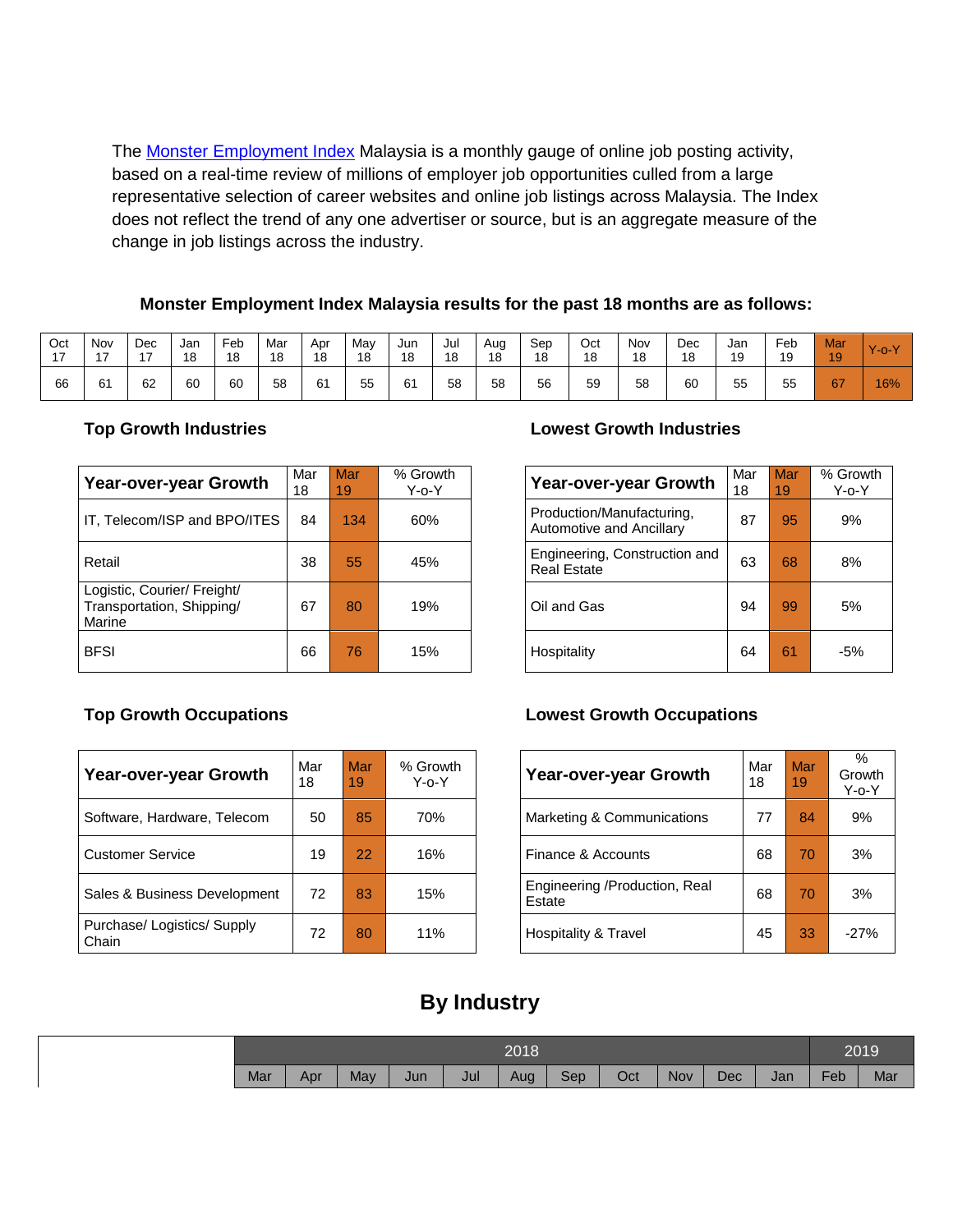| IT, Telecom/ISP and<br><b>BPO/ITES</b>                                                             | 84 | 94 | 88 | 101 | 102 | 102 | 106 | 124 | 119 | 118 | 118 | 121 | 134 |
|----------------------------------------------------------------------------------------------------|----|----|----|-----|-----|-----|-----|-----|-----|-----|-----|-----|-----|
| <b>Engineering, Construction</b><br>and Real Estate                                                | 63 | 68 | 62 | 66  | 63  | 62  | 59  | 62  | 60  | 59  | 56  | 55  | 68  |
| <b>BFSI</b>                                                                                        | 66 | 70 | 57 | 68  | 63  | 62  | 58  | 64  | 61  | 61  | 60  | 62  | 76  |
| Production/Manufacturing,<br><b>Automotive and Ancillary</b>                                       | 87 | 90 | 90 | 92  | 90  | 89  | 88  | 91  | 90  | 91  | 88  | 91  | 95  |
| <b>Oil and Gas</b>                                                                                 | 94 | 91 | 89 | 92  | 92  | 94  | 87  | 98  | 103 | 98  | 102 | 103 | 99  |
| <b>Hospitality</b>                                                                                 | 64 | 58 | 54 | 55  | 53  | 55  | 53  | 55  | 54  | 56  | 55  | 58  | 61  |
| <b>Retail</b>                                                                                      | 38 | 43 | 35 | 42  | 39  | 40  | 37  | 43  | 40  | 40  | 35  | 33  | 55  |
| Logistic, Courier/ Freight/<br>Transportation, Shipping/<br><b>Marine</b>                          | 67 | 69 | 53 | 70  | 69  | 66  | 59  | 68  | 61  | 64  | 63  | 54  | 80  |
| <b>Advertising, Market</b><br><b>Research, Public Relations,</b><br><b>Media and Entertainment</b> | 56 | 59 | 53 | 60  | 56  | 58  | 54  | 58  | 56  | 55  | 53  | 52  | 64  |

## **By Occupation**

|                                                       | 2018 |     |     |     |     |     |     |     |     |     |     | 2019 |     |
|-------------------------------------------------------|------|-----|-----|-----|-----|-----|-----|-----|-----|-----|-----|------|-----|
|                                                       | Mar  | Apr | May | Jun | Jul | Aug | Sep | Oct | Nov | Dec | Jan | Feb  | Mar |
| Software, Hardware,<br>Telecom                        | 50   | 58  | 48  | 60  | 57  | 56  | 57  | 67  | 67  | 62  | 62  | 64   | 85  |
| <b>Finance &amp; Accounts</b>                         | 68   | 71  | 62  | 68  | 64  | 64  | 60  | 65  | 62  | 61  | 60  | 60   | 70  |
| <b>Sales &amp; Business</b><br><b>Development</b>     | 72   | 76  | 70  | 72  | 73  | 74  | 72  | 76  | 74  | 76  | 69  | 69   | 83  |
| <b>Customer Service</b>                               | 19   | 21  | 17  | 22  | 22  | 22  | 22  | 30  | 19  | 15  | 16  | 15   | 22  |
| <b>Marketing &amp;</b><br>Communications              | 77   | 79  | 75  | 79  | 77  | 78  | 76  | 78  | 77  | 78  | 75  | 75   | 84  |
| HR & Admin                                            | 59   | 62  | 57  | 61  | 59  | 59  | 57  | 58  | 56  | 58  | 56  | 56   | 65  |
| <b>Engineering /Production,</b><br><b>Real Estate</b> | 68   | 70  | 65  | 71  | 66  | 66  | 62  | 66  | 64  | 63  | 60  | 59   | 70  |
| <b>Hospitality &amp; Travel</b>                       | 45   | 38  | 46  | 49  | 46  | 45  | 50  | 34  | 38  | 52  | 34  | 32   | 33  |
| <b>Purchase/Logistics/</b><br><b>Supply Chain</b>     | 72   | 74  | 63  | 74  | 74  | 71  | 66  | 72  | 68  | 71  | 65  | 64   | 80  |

## **About the Monster Employment Index**

The Monster Employment Index is a broad and comprehensive monthly analysis of online job posting activity conducted by Monster India. Based on a real-time review of millions of employer job opportunities culled from a large, representative selection of online career outlets, the Monster Employment Index presents a snapshot of employer online recruitment activity locally. Monster has taken due care in compiling and processing the data available from various sources for Monster Employment Index, but does not guarantee the accuracy, adequacy or completeness of any information and is not responsible for any errors or omissions or action / decision taken or for the results obtained from the use of such information. Monster Employment Index was first launched in India in May 2010 with data collected since October 2009 followed by Gulf in April 2011 with data collected since October 2010; Singapore in May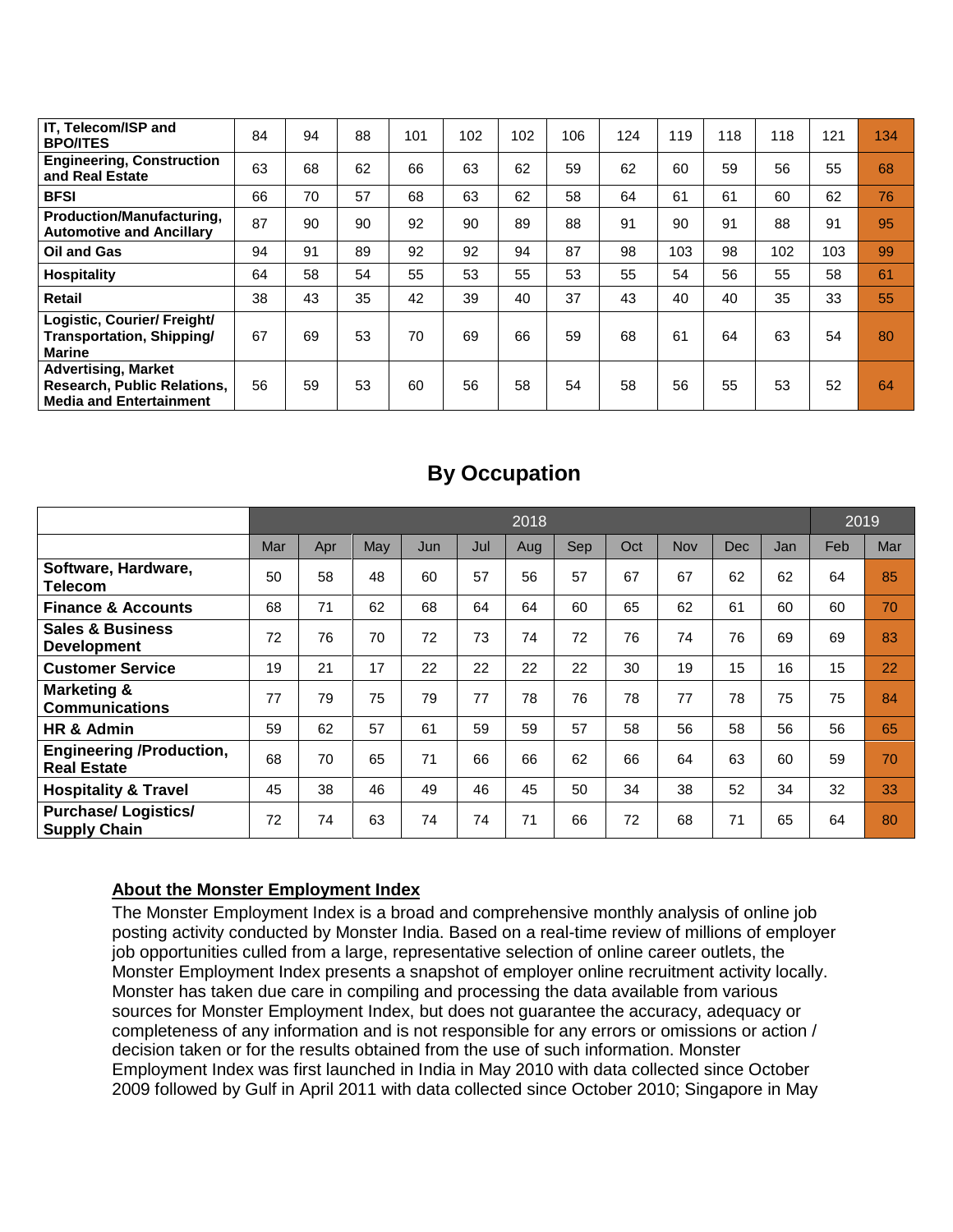2014 with data collected since January 2011; Philippines and Malaysia in May 2015 with data collected since February 2014.

### **About Monster APAC & Gulf**

Monster has been a leading online career and recruitment resource for more than 20 years. With its cutting-edge technology, it provides relevant profiles to employers and relevant jobs to jobseekers across industry verticals, experience levels and geographies. Monster today has more than 200 million people registered on the Monster Worldwide network, and with operations in more than 40 countries, provides the widest and most sophisticated job seeking, career management, recruitment and talent management capabilities.

Monster in APAC & Gulf started its operations with India in 2001 and has operations across India, Singapore, Malaysia, Philippines, Hong Kong, Vietnam, Thailand, Indonesia, UAE and Kingdom of Saudi Arabia. In India, it is headquartered in Hyderabad, and has presence in 10 other cities of India viz., Mumbai, Delhi, Bangalore, Chennai, Pune, Kolkata, Ahmedabad, Baroda, Chandigarh, and Cochin. Monster Mobile App in India was voted Product of the Year in 2016 under the 'Mobile App Job' category in a survey of over 18000 people by Nielsen. Monster.com in India was also voted Product of the Year in 2015 and back in 2014, mPower Search was voted Product of the Year as well. The Indian Air Force Placement Cell (IAFPC) selected Monster India for a collaboration to provide a robust platform to assist retired and shortly retiring Air Warriors seek suitable second career opportunities in the corporate world. Monster also initiated 'Rozgarduniya.com' – a job portal exclusively for jobseekers in rural India to enable employers in corporate India to connect with rural talent, thus removing the traditional barriers they face in this process.

Monster continues its pioneering work of transforming the recruiting industry with advanced technology using intelligent digital, social and mobile solutions, and a vast array of products and services.

To learn more about Monster in APAC & Gulf, visit: [www.monsterindia.com](http://www.monsterindia.com/) | [www.monstergulf.com](http://www.monstergulf.com/) | [www.monster.com.sg](http://www.monster.com.sg/) | [www.monster.com.my](http://www.monster.com.my/) | [www.monster.com.ph](http://www.monster.com.ph/) [|www.monster.com.hk](http://www.monster.com.hk/)

### **For further queries, please contact:**

**Anshul Punhani**  Chief Marketing Officer - APAC & Gulf, Monster.com [Anshul.Punhani@monsterindia.com](mailto:Anshul.Punhani@monsterindia.com)

**Shereen Gill** Mutant Communications (Malaysia) [shereen@mutant.com.my](mailto:shereen@mutant.com.my)

**Richa Shah**